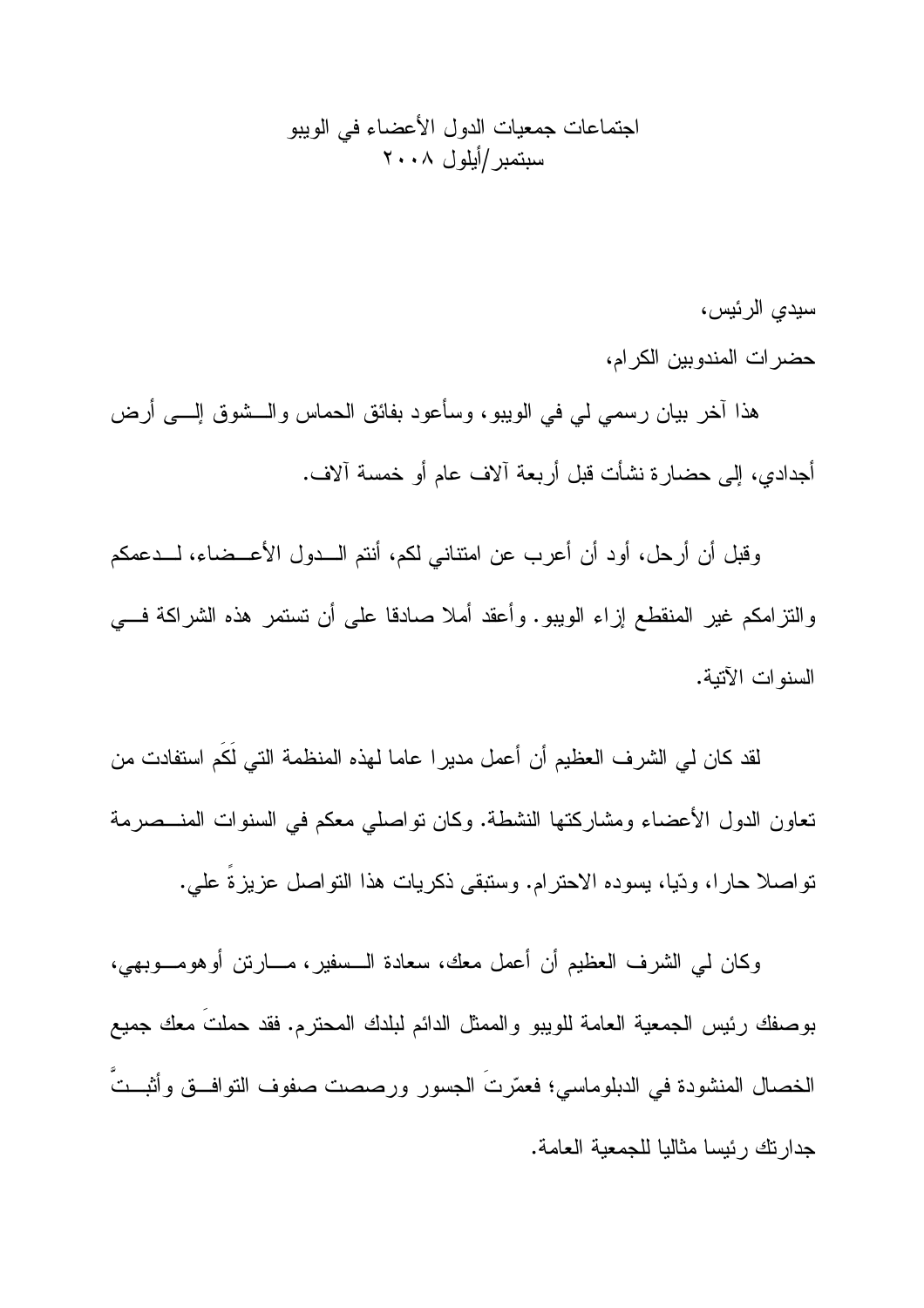وأودَّ أن أغتنم هذه الفرصة وأعرب عن امتناني وتقديري لطـــاقم مـــوظفي هـــذه المنظمة. وأقول لكم جميعا شكري الجم. فلولا نفانيكم ودعمكم وعملكم الشاق، لَما أمكـــن تحقيق كل ما حققته هذه المنظمة على مدى السنوات الماضية. فقد أعطيـــتم مـــن الجهـــد والمستوى الرفيع في جودة العمل وضمير المهنة ما لا يقاس بثمن للمــضـي قــدما نحـــو أهدافنا المشتركة في مجال الملكية الفكرية.

وألنفتُ إلى خلفي، فرانسس غري: لكَ أعرب عن تهانيِّ الصادقة من أعمق قلبـــي لتعيينك الآتي لاحقا في صباح هذا اليوم. إني أحيى التزامه وتفانيه لهذه المنظمة على مدى عقدين من الزمن. وأنا على اقتناع بأن المنظمة، بين يديه من القدرة والحنكة، ستــستطيع أن تستمر في تحقيق نتائج متميزة لسنوات قادمة. وإن المناصب العديـــدة التـــي تحمـــل مسؤوليتها قد هيأته بلا شك للأخذ بزمام هذه المنظمة.

وألنفت إلى جميع من دعموني أثناء عهدي، لأقول شكرا كبيرا لكم. ولمن عـــزف عن دعمي، أقول شكرا أكبر؛ إذ ساعدتموني على صقل خبرتي ونرسيخ عزمـــي علــــي الاستمرار في العمل من أجل النوافق وحسن الإرادة السياسية إلى أبعد الحــدود يــستطيع اليها الإنسان سبيل.

عندما نوليتَ منصبي، كانت لي رؤية أطمح من خلالها إلـــي فــتح أبـــواب هـــذه المنظمة على مصراعيها وأن أجعلها أقدر فأقدر على خدمة المنتفعــين بنظــام الملكيـــة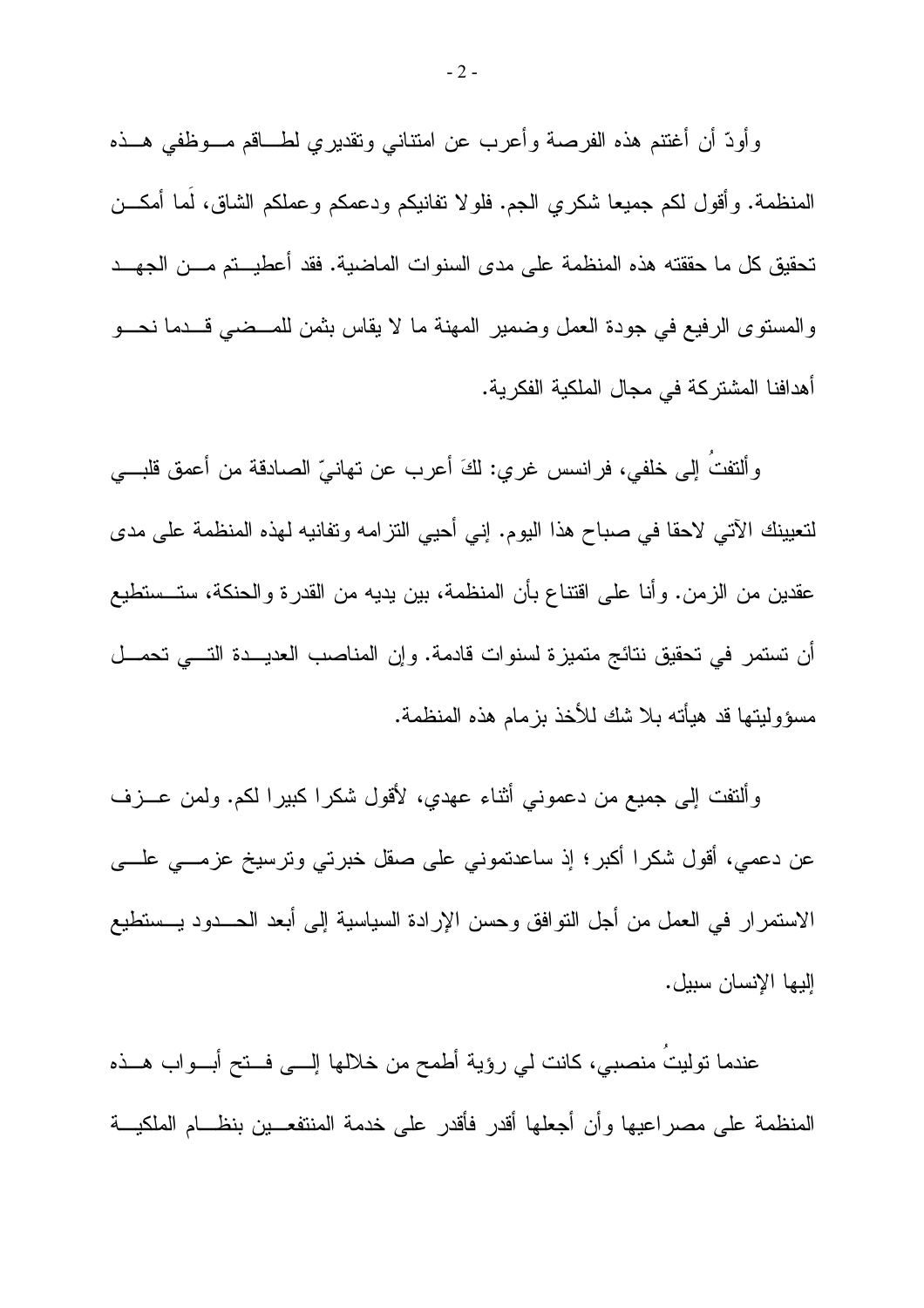الفكرية والمستفيدين منه ناهيك عن الجمهور الواسع. وكانت في صميم هذه الرؤية الحاجة إلى إرساء نعاون وطيد مع الدول الأعضاء. إن النتائج الملموسة لهذه الرؤية بليغة جلية، وأعتقد أن بإمكاننا جميعا أن نفخر بما قطعته الويبو من أشواط في العقد الماضي.

كانت الإنجازات المحققة كثيرة مهمة طيلة العقد الماضيي، ومن العجز تعدادها كلها في هذا المقام. لذا، أضبف إلى هذا البيان مرفق يستعرض بعضا من هذه الإنجازات.

في الختام، أود، سيدي الرئيس، أن أعرب عن تقديري وشـــكري لجميـــع الــــدول الأعضاء لدعمها لي طيلة عهدي. وأشكر أيضا جميع الفاعلين فسي الويبسو، ولا سسيما المنتفعون بنظام الملكية الفكرية، من تجمعات صناعية وأفـــراد فـــي المجتمـــع المـــدني ومنظمات غير حكومية؛ أشكر لمهم إسهاماتهم المثمرة طيلة هذه السنوات. وأعقــد أمـــلا خالصـا علـى أن يُبدي جميعهم ذلك المسنو ي نفسَه من النعاون لخلفي.

أشكركم جميعا على حسن استماعكم.

[يلي ذلك المرفق]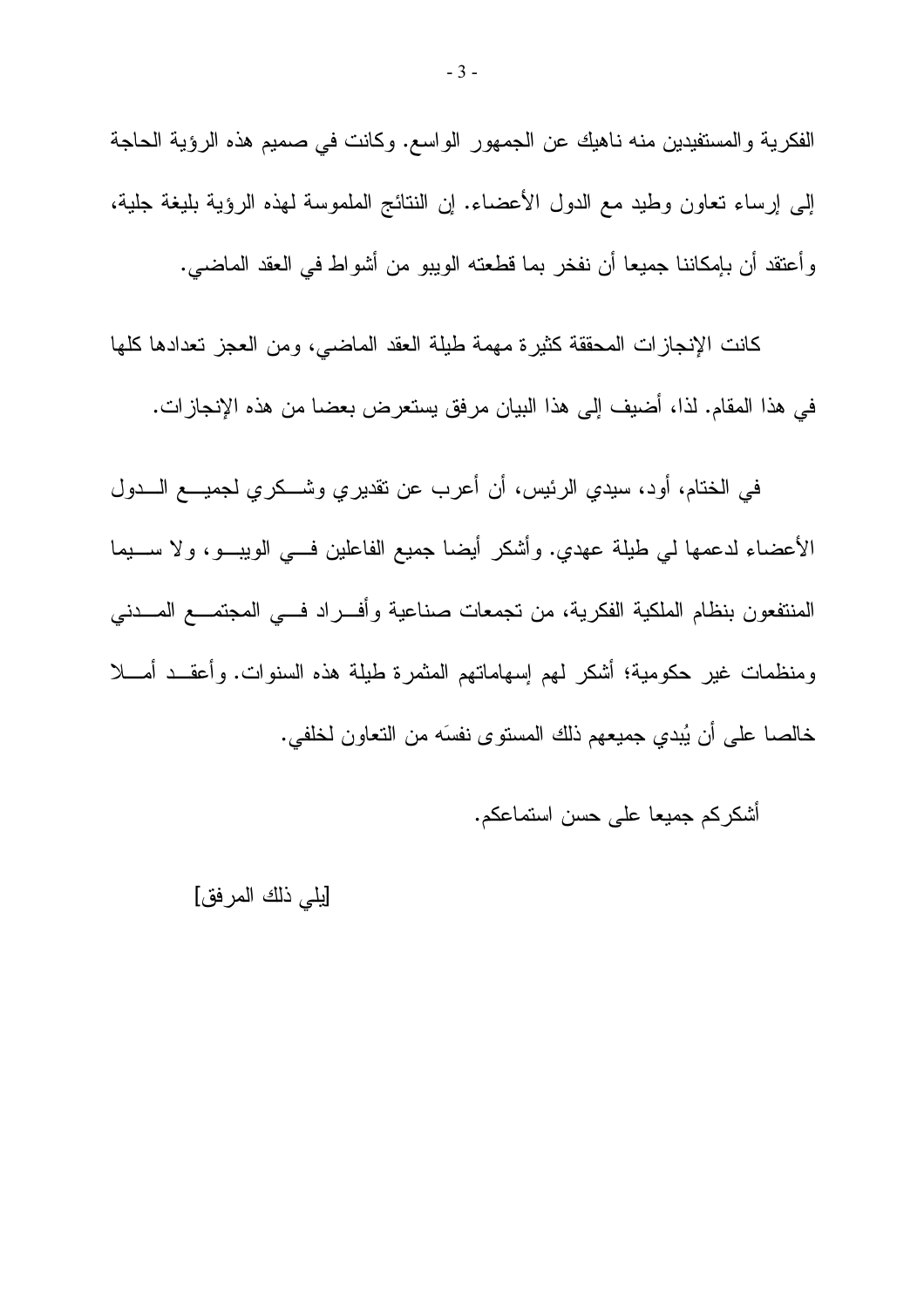**ANNEX** 

### المرفق

# الويبو - ١٩٩٧ إلى ٢٠٠٨ مبادرات جديدة ومعالم وتوجّهات

شهدت الويبو منذ سنة ١٩٩٧ تحولات في نطاق عملها الجوهري وعمقه كما في بنيتها التحتية المؤسسية والمادية.

وفي إدارة هذا التوسُّع الكبير والتغيُّر العميق، كان دور المنظمة تحقيق نظام دولي معزَّز وموسَّع للملكية الفكرية يتَّسم بالشمولُّية ويقوم على أسس متينة وييسَّر النفاذ العالمي ويتيح قاعدةً لكل من يرغبّ في أن يُسمع صوته في النقاش الدائر حول مستقبله التنموي.

وتبيّن الخطوط العريضة التالية أهم التطورات التي طرأت في المجالات الرئيسية مــن أنــشطة المنظمة خلال هذه الفتر ة.

إطار معزَّز للقواعد والمعايير

خدمات معز ٌز ة

خدمات الحماية العالمية (البراءات والعلامات والرسوم والنماذج الصناعية) أكثر بــساطة  $\bullet$ وفعالية من خلال الأتمتة الداخلية والإيداع الشبكي تزايد شديد في عدد المنتفعين بِّهذه الخدَّمات وتخفيض تكلفتها وجعلهـــا أســـهل  $\circ$ استعمالا وأيسر منالا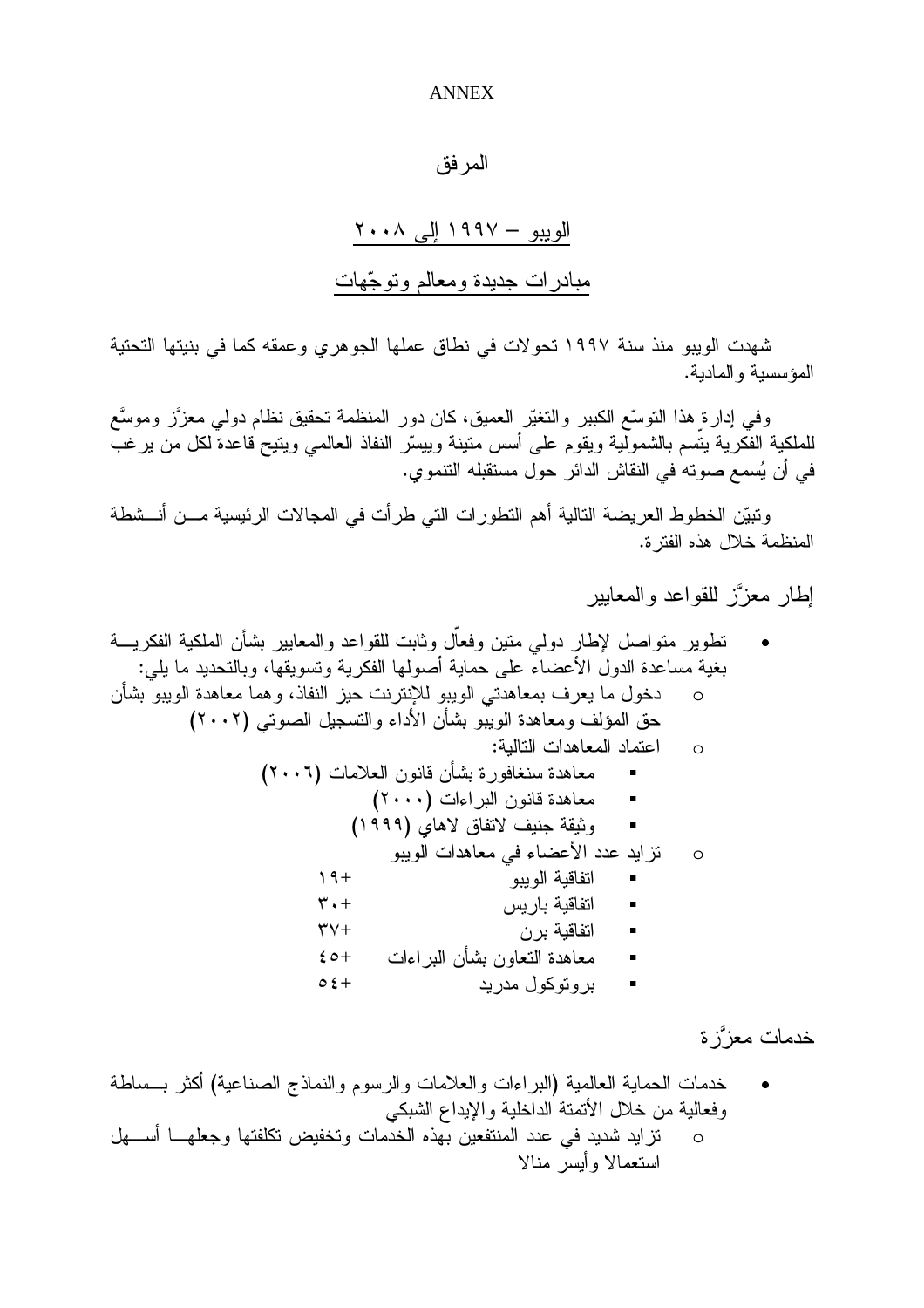#### Annex  $-2-$

معاهدة التعاون بشأن البراءات • أكثر من ١٠٠ ١٥٦ طلب في ٢٠٠٧ (أكثر من ٥٧ ٠٠٠ مفي  $(199V$ • تخفيض الرسوم بنسبة ٤٥٪ • تخفيض الرسوم بنسبة ٧٥٪ للبلدان الأقل نموّا نظام مدريد • أكثر من ٣٨٠٠٠ طلب في ٢٠٠٧ (أكثر من ١٩٠٠ فــي  $(199V$ • تخفيض الرسوم بنسبة ٩٠٪ للبلدان الأقل نموّا • أتمتة أنظمة الفحص والإيداع الإلكتروني واعتمــاد الإنكليزيـــة والإسبانية كلغتبي عمل – نزَّايد عدد الأعضاء في البرونوكــول

من ٢٢ إلى ٧٦ منذ نوفمبر /تشرين الثاني ١٩٩٧ (بفارق ٥٥)

- وسيلة سريعة وفعالة من حيث التكلفة لتسوية المنازعات المتعلقة بأسماء الحقـول وفقــا للسياسة الموحّدة لتسوية المنازعات المتعلقة بأسماء الحقول؛ أكثر مــن ١٢٠٠ حالـــة تناولها مركز الوببو للتحكيم والوساطة وفقا لهذه السياسة منذ ديسمبر /كانون الأول ١٩٩٩
- كمية هائلة من المعلومات المتعلقة بالملكية الفكر ية متاحة عبر الشبكة وقواعد بيانات بشأن الطلبات والتسجيلات بناء علىى معاهدة النعاون بشأن البراءات ونظامي مدريد ولاهاي مع إمكانية البحث فيها (إنشاء ركن البر اءات)
- أنشئت مجموعة القوانين المتاحة إلكترونيا في فاعدة بيانات متاحة على الشبكة مع إمكانية البحث في التشريعات الوطنية لأكثر من ١٢٠ بلدا والعديد من المعاهدة المتعلقة بالملكيـــة الفكر بة

## ادار ة مُحكمة

أنشئت محافل جديد لنبادل المعلومات وتعزيز النقاش الموضوعي ووضع سلم أولويات في العمل، وبالتحديد ما يلي: أربع لجان دائمة تعني بما يلي:  $\circ$ قانون البر اءات قانون العلامات والرسوم والنماذج الصناعية والبيانات الجغرافية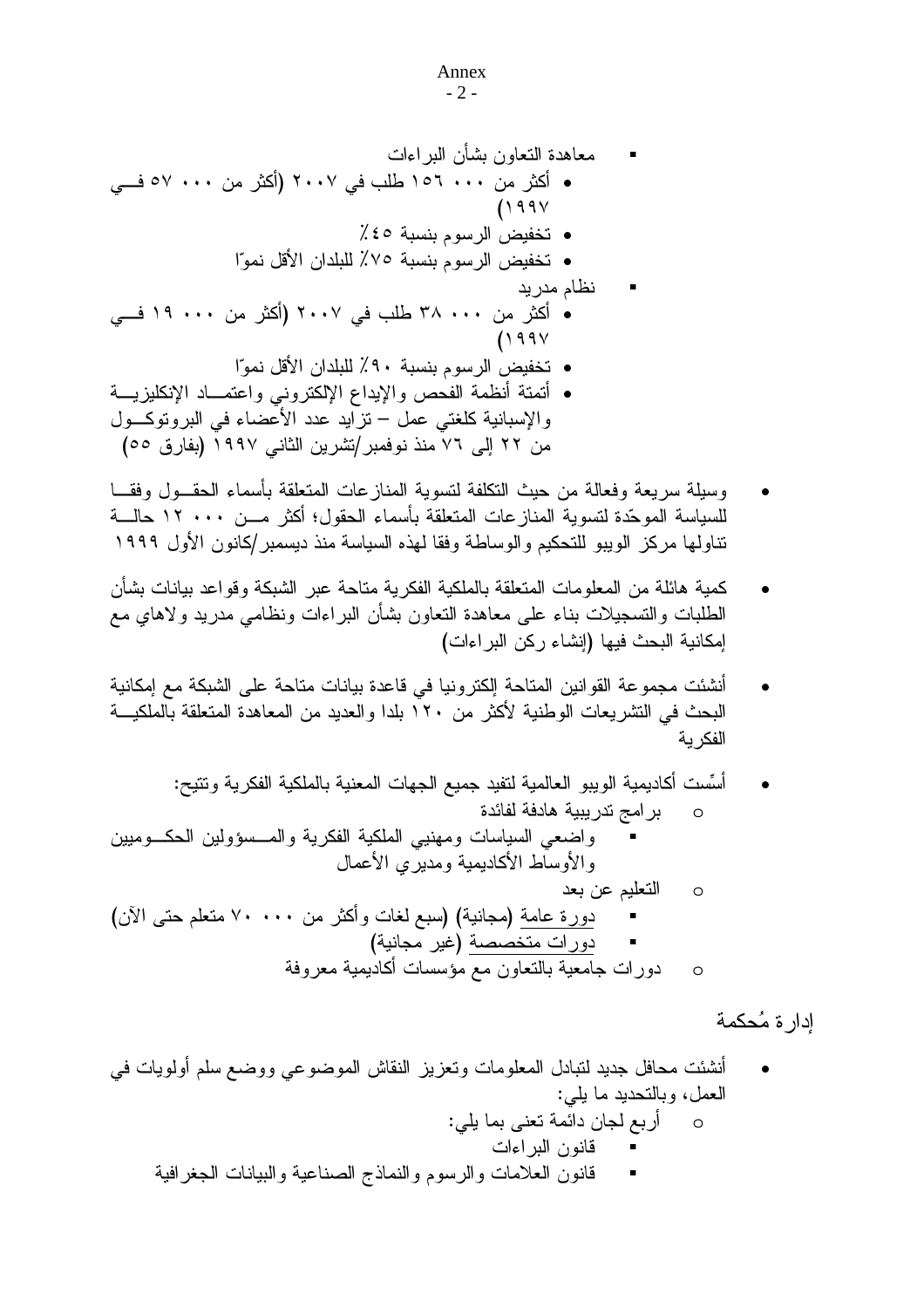- لجنة حكومية دولية معنية بالملكية الفكرية والموارد الوراثية والمعارف التقليدية  $\circ$ و الفو لكلو ر
- تطوير ۖ أنظمة معلوماتية وتتقيحها في المنظمة، بما في ذلك الأنظمـــة الداخليـــة  $\circ$ والأنظمة المتعلقة بالخدمات التي تقدمها الويبو إلى المنتفعـــين بنظـــام معاهـــدة التعاون بشأن البراءات ونظام مدريد
- تطوير مركز الويبو للتحكيم والوساطة وآلية تسوية المنازعات المتعلقة بأســماء  $\circ$ الحقول على الإنترنت

# تركيز إنمائي مكثّف

- تركيز أكثر على تضبيق الهوة الإنمائية بما في ذلك: النصدي لاحتياجات الدول الأعضاء الخاصة مع النزكيز على ما يلي:  $\circ$ تعاون مخصَّص من خلال خطط العمل وطنية وإقليمية التركيز، مـــع استهداف ما يلي: تنمية الموارد البشرية أتمتة المكاتب وأدوات الاتصال بالإنترنت والتدريب وتكوين
- الكفاءات (قدِّمت المساعدة لأكثر من ٧٥ بلدا/أكثر من ١٠٠ مكتب للملكية الفكرية**)**<br>تدديث التثب مات

- أقل البلدان نموّا؛ أنشئت شعبة البلدان الأقل نموّا
- أنشئ مكتب الانتفاع الاستراتيجي بالملكية الفكرية لأغراض التتميـــة وأطلقـــت  $\circ$ مبادر ات من خلال الشعب التابعة له في مجال الصناعات الإبداعية
- مكانب النعاون والمساعدة النقنية نطوَّر من النعاون لأغراض النتمية وخطط  $\circ$ العمل وطنية النركيز
- استخدام اللغة البرتغالية على نطاق أوسع، لا سيما في أنشطة التعاون لأغراض  $\circ$ التنمية

الإنفاذ (استضافت الويبو المؤتمر العالمي الثالث لمكافحـــة التقليــد والقرصنة في سنة ٢٠٠٧)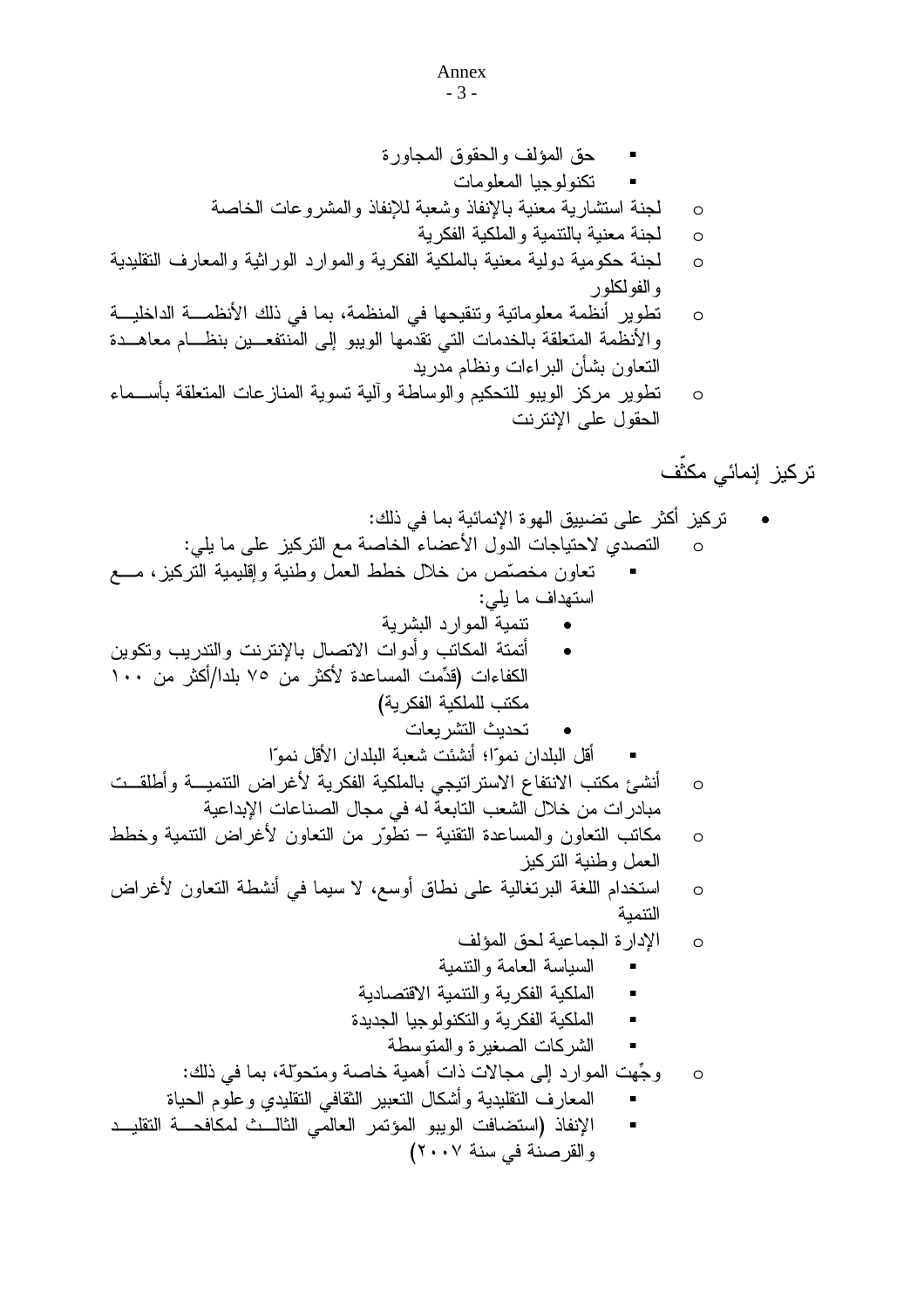تكامل أكبر

- حوار مكثَّف مع الدول الأعضاء بما في ذلك ألية نشاورية حول البرنامج والمبزانية  $\circ$
- تباحث أكثر للقضايا الرئيسية مع تزايد في تتو ع المتدخلين من قطاعات شتي، بما في ذلك أصـحاب المعارف التقليدية وأشكال النعبير الثقافي النقليدي، مثال: تسع بعثـــات لتقصبي الحقائق بشأن احتياجاتهم إلى الملكية الفكَّرية وما يتـــصل بـــذلك مـــن مشاورات ودراسات؛ صندوق نبر عات لمشاركة المجتمعات المحلية والأصطبة في اللجنة الحكومية الدولية
- المجتمع المدنى، مثال: منتديات الكترونية متنوعة وسلسلة من النسدوات حسول  $\circ$ قضايا مختارة في مجال البراءات
- منظمات حكومية دولية ومنظمات غير حكومية، مثال: النعـــاون مـــع منظمـــة  $\circ$ النجارة العالمية بشأن الالنز امات المنصوص عليها في اتفاق نرييس وزيادة عدد المشاركين في اجتماعات الويبو بصفة مراقب
- الأوساط الأكاديمية: مثال النعاون في ندريس الملكية الفكرية وشـــبكة عالميـــة  $\circ$ لأكاديميات الملكية الفكر ية

- اليوم العالمي للملكية الفكرية (٢٦ أبريل/نيسان)  $\circ$
- مجموعة كثيرة النتوع من المواد الإعلامية المهادفة ومتعددة الوسائل  $\circ$ 
	- برنامج مكثف من الزيارات واللقاءات الإعلامية  $\circ$ 
		- مركز الزوار  $\circ$
- مخاطبة الجماهير انفتاح المنظمة على العالم الخارجي: العلاقات مع وســـائل الإعــــلام ومركز لزوار الويبو وموّقع الإنترنت ومكتبة الويبو الإلكترونية والأحتفاء باليوم العالمي للملكية الفكرية وإشراك المنظمات غير الحكومية

تحديد الأمانة

- مساءلة مشدَّدة
- البرنامج والمبزانية: وثيقة استراتيجية قائمة على النتائج ومدعومة بآليات معزّزة  $\circ$ للإدارة والرقابة
	- تقرير سنوي عن أداء البرنامج مع مؤشرات أداء  $\circ$
- مكتب المراقب وشعبة للتدقيق الداخلي والرقابة (مع ميثاق للتــدقيق الــداخلي)  $\circ$ و لجنة للتدقيق
	- وجهاز لمراجعة العقود (مع شعبة للمشتريات والعقود ولجنة لمراجعة العقود)  $\circ$